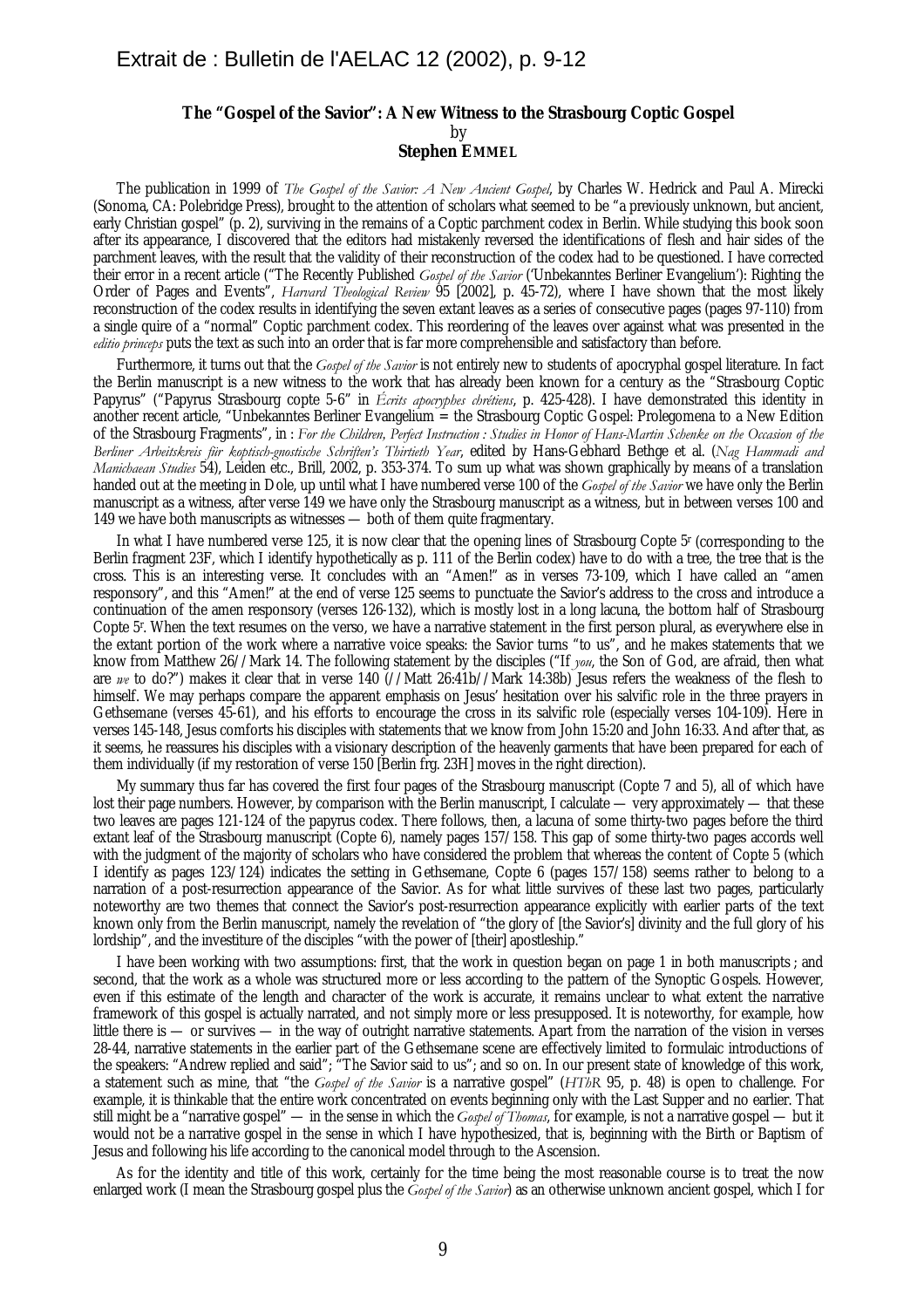## Extrait de : Bulletin de l'AELAC 12 (2002), p. 9-12

one — in the absence of concrete arguments against doing so — will continue to call by the title assigned to it by the editors of the Berlin manuscript, "Gospel of the Savior."

In the absence of any clear identification of the work under discussion with some other known work, an answer to the question of its date seems to depend primarily on an answer to the question of its literary relationship to other known works, especially the canonical gospels. In this regard, students of the Strasbourg gospel and students of the *Gospel of the Savior* can be divided into two groups: those who see the work as largely independent of the canon and who thus date its composition well within the second century; and, on the other hand, those who see the work as dependent on all four canonical gospels and who thus date its composition no earlier than the third century. A *terminus ante quem* ca. 400 is offered by the probable antiquity of the papyrus codex in Strasbourg, and perhaps also by the date of composition of the *Gospel of Bartholomew*, for which the *Gospel of the Savior* perhaps served as a source, and which is perhaps attested first by Jerome.

This last consideration brings me to the interesting hypothesis that Anton Baumstark sketched out in his is review (*Revue biblique* 15 [1906] 245-265) of the first fascicle of Eugène Revillout's book, *Les apocryphes coptes*. There Baumstark observed that the word "Savior", *sōtēr*, "comme désignation absolue de Jésus" (p. 265), is characteristic of several works of apocryphal gospel literature that he sensed to be related, especially the *Gospel of Bartholomew* and the *Gospel of the Egyptians*. The designation "Savior" for Jesus does not happen to occur in the surviving fragments of the Strasbourg manuscript, but Baumstark included this work in his hypothesis nonetheless, and the addition of the Berlin manuscript's witness can be seen as strengthening Baumstark's hypothesis, given that here Jesus is always designated "the Savior". However, the occurrence of the term "Savior" is not the most interesting or important part of Baumstark's hypothesis. Rather what interests me more is his observation of a possible literary relationship between the *Gospel of the Savior* (of which he knew only the Strasbourg fragments) and the *Gospel of Bartholomew*. A complex of similarities between these two works (especially *Gos. Sav.* 28-44 and *Gos. Barth.* 18) warrants the hypothesis that in the *Gospel of the Savior* we have one of the sources from which the author of the *Gospel of Bartholomew* drew material for his own composition.

The full publication of this paper will include a translation of the *Gospel of the Savior* such as was handed out at the meeting in Dole.

## **The Gospel of the Savior ("Unbekanntes Berliner/Straßburger Evangelium")** Translated by Stephen Emmel (Westfälische Wilhelms-Universität Münster)

Manuscripts : *B* = P.Berol. inv. 22220; *S* = Bibliothèque Nationale et Universitaire de Strasbourg, papyrus copte 5-7 (both manuscripts are cited according to Coptic page numbers, partly reconstructed)

### *Chap. 26:1-27 The Savior converses with his disciples (after the Last Supper)*

*(B 97)* [ . . . *12 lines untranslatable* . . . ] the kingdom of heaven at your right hand. 2 Blessed is he who will eat with me in the kingdom of heaven. 3 [You] are the salt [of] the earth, and [you] are the lamp that gives light to the world. 4 Do not sleep and do not slumber [until you clothe yourselves] with the garment of the kingdom, which I have bought with the blood of grapes!"

5 Andrew replied and said, "My [Lord] *(B 97:ii)* [ . . . *12± lines untranslatable* . . . ]."

6 [ . . . *12± lines untranslatable* . . . ]. 7 Since I have healed those of the [world], I must [also go] down to Hades on account of the others who are bound there. 8 So now what is necessary *(B 98)* [ . . . *23 lines untranslatable* . . . everything carefully]. 9 I for my part will appear to you with joy. For I know that you are able to do everything with joy. 10 For a human being [has] free will *(B 98:ii)* [... *9 lines untranslatable* ...]. <sup>11</sup> So now [while] you [are] in the body, do not let matter rule over you! <sup>12</sup> Rise, let us go hence; for my betrayer is at hand.

13 "And you will all flee and fall away because of me. <sup>14</sup> You will all flee and [leave me] alone; <sup>15</sup> yet I am not alone, for my Father is with me. 16 I and my Father are one and the same. 17 For it is written, 'I will strike the shepherd, and *(B 99)* the sheep of the flock will be scattered.' 18 So I am the good shepherd. 19 I lay down my life for you. 20 You too, lay down your lives for your [friends], so that you might please my Father! <sup>21</sup> For there is no commandment greater than this, that I should [lay down my] life [for] humankind. 22 For [this reason] my Father loves me. 23 Because I accomplished [his] will. 24 Because [I am] divine and yet I [became human] on account of [... 4 *lines untranslatable* ...].'

25 [ . . . *8 lines untranslatable* . . . ] *(B 99:ii)* how soon [will you . . . ] or remember us, send for us, take us out of the world, and let us [come] to you? 26 [ . . . *26 lines untranslatable* . . . ] *(B 100)* [ . . . ]."

27 The Savior said to us, "O my holy members, my blessed seeds, [rise] and [ . . . ] pray [ . . . *12± lines untranslatable* . . . ]."

#### *26:28-36 A vision on the Mount*

 $28$  [...  $12 \pm$  lines untranslatable  $\dots$  ] *(B 100:ii)* on the mountain. <sup>29</sup> We became as spiritual bodies. Our eyes opened wide in every direction. The whole place was revealed before us. 30 We [saw] the heavens, and they [opened] up one after another. 31 The guardians of the gates were alarmed. 32 The angels were afraid and [fled] this [way] and that, thinking [that] they would all be destroyed. 33 We saw our Savior having penetrated all the heavens, [his] feet [placed firmly on] the [mountain with us, his head penetrating the seventh] heaven.  $34$ [... *8 lines untranslatable* ...] *(B 101)* ... all the heavens. 35 Then before us, the apostles, this world became as darkness. 36 We became as [those] among the [immortal] aeons, with our [eyes penetrating all] the heavens, clothed with the [power of] our apostleship, and we saw our Savior when he had reached the [seventh] heaven.

#### *26:37-44 In the Father's throne room*

37 [ . . . *7 lines untranslatable* . . . ] the [heavens] were alarmed. 38 [The angels] and the archangels [bowed down] on [their faces. <sup>39</sup> The] cherubim  $[\ldots] \ldots [\ldots]$ .  $\downarrow$  40 [The  $\ldots$ ] put down their  $[\ldots]$ s.  $\downarrow$  1 The  $[\ldots]$ s *(B 101:ii)* that  $[\ldots]$  the curtain (?)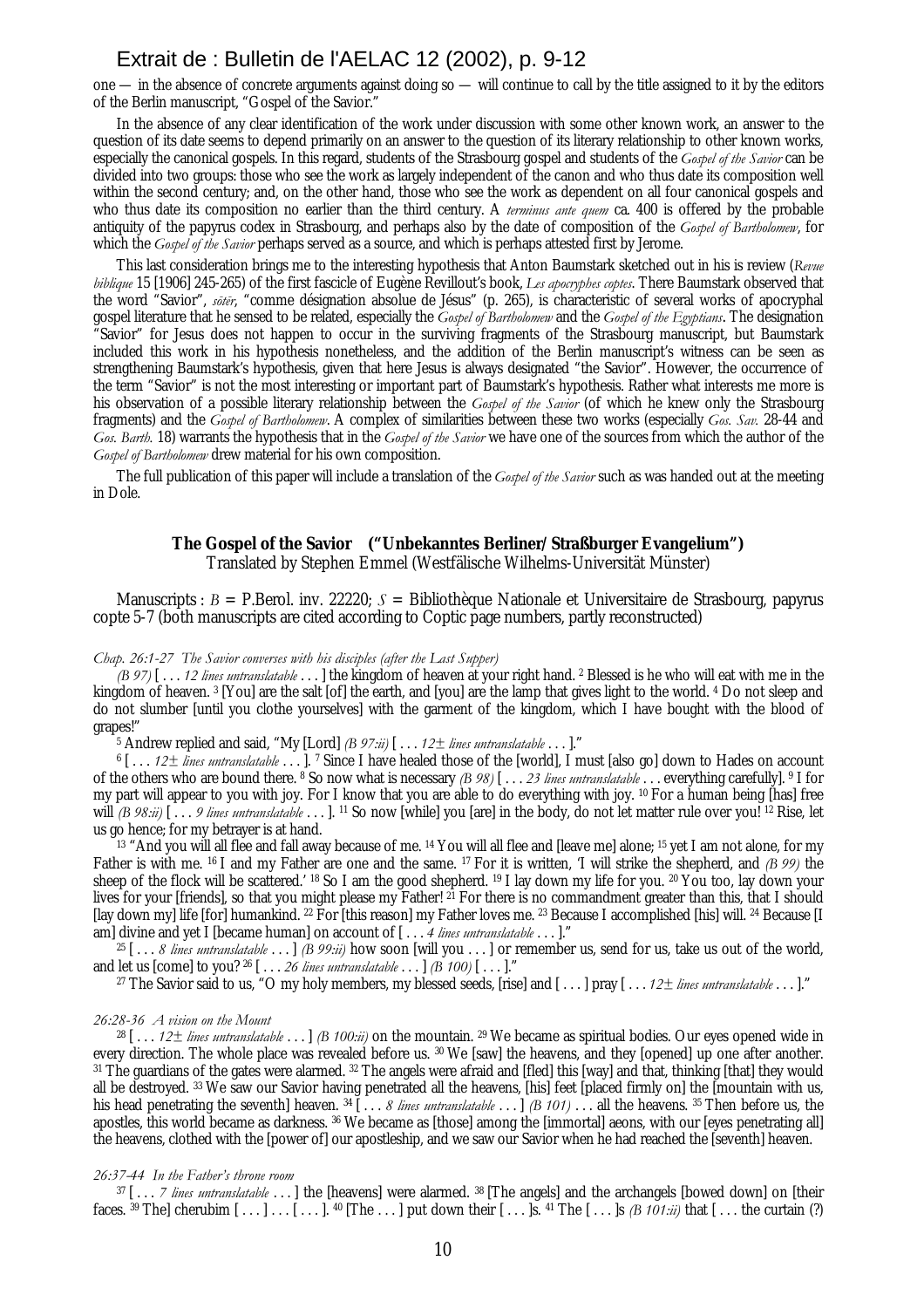## Extrait de : Bulletin de l'AELAC 12 (2002), p. 9-12

sang. <sup>42</sup> The elders, seated] on [their thrones], cast [their] crowns [down] before the Father's [throne]. <sup>43</sup> All [the saints brought a] robe. 44 [ . . . ] when [ . . . ] Son [ . . . *4± lines untranslatable* . . . ].

*26:45-61 The Savior prays three times to his Father*

45 [ . . . *4± lines untranslatable* . . . why] are you weeping and [distressed], such that [the] entire angelic host [is alarmed]?"

<sup>46</sup> [And] he replied [in this] manner, "[... *5 lines untranslatable* ... ] *(B 102)* [...] ... [...]<sup>47</sup> I am [greatly distressed ...] kill  $[\,\ldots\,]$  at the hands of the [people of] Israel.  $^{48}$  O my [father], if it be [possible], let this [cup] pass from me!  $^{49}$  Let [me] be

 $[\dots]$  at the hands of some other  $[\dots]$  people who  $[\dots]$  if  $[\dots]$  Israel  $[\dots]$  *ines untranslatable*  $\dots$ ]."

50 [ . . . *4± lines untranslatable* . . . so that] salvation [might come] to the entire world."

51 [Then] again the Son threw himself down at his Father's feet, [saying], 52 "[O my father . . . *5 lines untranslatable* . . . ] *(B 102:ii)* to die with joy and pour out my blood for the human race. <sup>53</sup> But I weep greatly on account of my beloved ones, [Abraham] and Isaac [and] Jacob, [because on the] day of judgment [they will] stand, [whereas] I will sit upon [my] throne and pass [judgment] on the world, 54 [while they] say to me, '[ . . . *8 lines untranslatable* . . . ] the glory that was given to me [on] earth. <sup>55</sup> O my [father, if it be possible, let this cup] pass from me!"

56 [The Father replied] to him for [the] second time, 57 "[O my] son, you do not *(B 103)* [ . . . *28 lines untranslatable* . . . ]."

58 The Son [replied] for the [third] time, 59 "O [my father], if [ . . . ] *(B 103:ii)* [ . . . *32± lines untranslatable* . . . ]." *(B 104)*

 $60$  [...  $32\pm$  lines untranslatable ...] *(B 104:ii)* [... 29 lines untranslatable ...] he [...] complete [the service until ...] to them. *(B 105)*  $^{61}$  [... 27 *lines untranslatable* ... ].

#### *26:62-72 The Savior converses with his disciples (after the vision)*

62 [The Savior] said to us, "No lot surpasses your own, nor is there any glory more exalted *(B 105:ii)* than [your own. 63 . . . 31 lines untranslatable ... [B 106] [... 31 lines untranslatable ... ]  $^{64}$  O entirety (B 106:ii) [... 2 lines untranslatable ... ]  $^{65}$  O [... 1*9 lines untranslatable* . . . ] cross  $[\ldots 5]$  *lines untranslatable* . . . ] three [days I will] take you  $[\ldots]$  with me and show you [the] things you desire *(B 107)* [to] see. 66 So [do not be alarmed] when [you] see [me]!"

 $\frac{67}{100}$  We said to him, "Lord, in what form will you reveal yourself to us, or in what kind of body will you come? Tell us!" 68 John responded and said, "Lord, when you are ready to reveal yourself to us, do not reveal yourself to us in all your glory, but change your glory into [some other] glory so that [we might be able to bear] it, lest we see [you and] despair from [fear]!"

<sup>69</sup> [The Savior replied], "[Rid] yourselves [of] this [fear] that [you] are afraid of, so that you might see and believe! 70 But do not touch me until I ascend *(B 107:ii)* to [my Father and your Father], to [my God and] your God, to my Lord and your Lord! 71 If someone [comes close] to me, he [will get burned. I] am [the] blazing [fire. Whoever is close] to [me] is close to [the fire]. Whoever is far from me is far from life. 72 So now gather [unto] me, O my holy members, [ . . . *6 lines untranslatable*  $\ldots$ ]."

*26:73-109 An amen responsory between the Savior and his disciples*

73 [He] said to us, "I am among you [as] a child."

74 He said, "Amen!"

75 "A little while I am among you."

76 [ . . . ] responded, "Amen!" *(B 108)*

 $77$  "[Those who] <want> [to set (?) the world] against me [are] plotting against me, because I am a stranger to it. 78 So behold! Now I [am grieving] on account of the [sins] of the world.  $\frac{79}{2}$  [But I am rejoicing] on [your] account, because [you have ... ] well in [the world]. <sup>80</sup> So become acquainted with [vourselves], that you might profit me, and I will rejoice over your work!"

81 "I am the king." — "Amen!"

82 "I [am] the [son] of the king." — ["Amen!"]

 $83$  "I [am the spring of water  $\dots$  " — "Amen!"]

 $84$  "[I am  $\ldots$  ] and you have no [other]." — "Amen!"

<sup>85</sup> "I am fighting [for] you. You too, wage war!" — "Amen!"

86 "I am being sent. I in turn want to send *(B 108:ii)* you." — "Amen!"

 $87$  "[...], O  $[...]$  you  $[...]$  want to [bring] you joy [for] the world. [But grieve] for [the] world instead, just as if you had not entered it!" - "Amen!"

88 "Do not weep from now on, but rejoice instead!" — "Amen!"

89 "I have overcome the world. And you, do not let the world overcome you!" — "Amen!"

90 "I have become free [from (?)] the world. You too, [become] free from [it]!" — "Amen!"

91 "[I will be] given [vinegar and gall] to drink. But [you], acquire life and [rest for yourselves]!" — "Amen!"

 $92$  "I will be [pierced] with a spear [in my] side.  $93$  He who saw it, let him bear witness—and his testimony is true!" — "Amen!" *(B 109)*

94 "[ . . . *6 lines untranslatable* . . . ]." — "[Amen]!"

 $95$  "Whoever has  $[...]$  me, I [for my part] will make him  $[...]$  with me." — "Amen!"

96 "Whoever does not [partake] of my body [and] my blood is a stranger to me." — "Amen!"

97 "[ . . . *8 lines untranslatable* . . . ] you [ . . . ]." — "[Amen]!"

98 "[ . . . *5 lines untranslatable* . . . ] cross." — "Amen!"

 $99$  "I [will hasten to] you." — "Amen!"

100 "A *(B 109:ii)* [dispensation . . . *8 lines untranslatable* . . . ] *(S 121)* **cross [ . . . ]." — "Amen!"**

<sup>101</sup> **"For those on the [right will] take shelter [under you, apart from] those on the [left,** 102 O] cross, [ . . . *5 lines untranslatable* . . . ], 103 **O cross, [ . . . ] you [ . . . ] height . . .** [ . . . ] for this is your desire. 104 O cross, do not be afraid! 105 I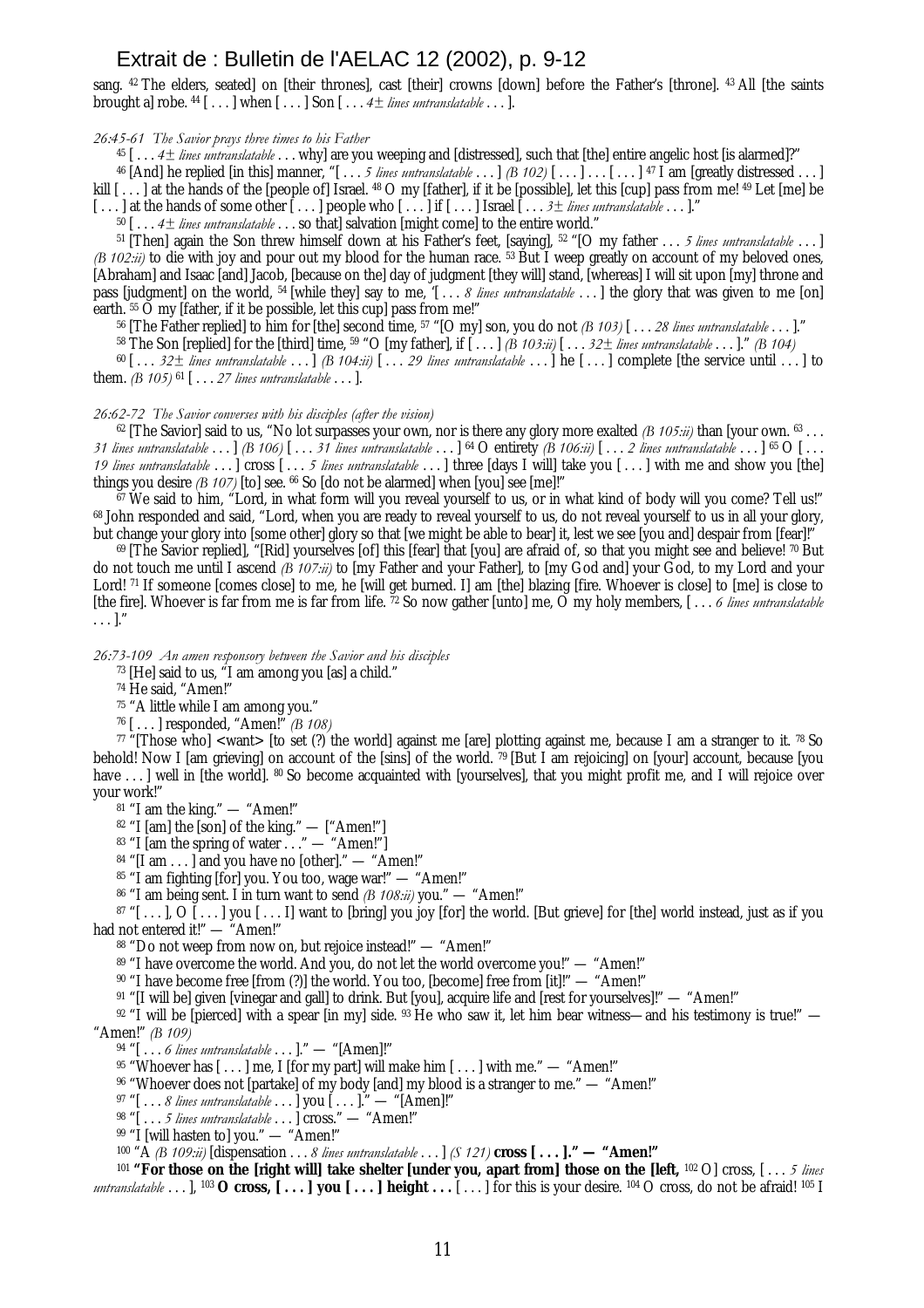## Extrait de : Bulletin de l'AELAC 12 (2002), p. 9-12

am rich. I will fill you with my wealth. 106 [I] will mount you, **O cross. [I] will be [hung] upon you** *(B 110)* **as a [testimony against them." — "Amen!"]**

107 [... 6 lines untranslatable ...]. <sup>108</sup> [Do not] weep, O [cross], but rather [rejoice] and recognize [your] Lord as he [is coming toward] you, 109 that he is [gentle] and [lowly]!" — "Amen!"

#### *26:110-125 The Savior addresses the cross (for a second time)*

110 [The] second [ . . . *3 lines untranslatable* . . . ] but 111 [I am] rich. I will [fill you] with my wealth. 112 [A little while], O cross, and what is lacking will become complete, and what is stunted will become full. 113 A little while, O cross, and what has [fallen] will rise. 114 [A little while], O [cross], and the entire fullness will become complete. *(B 110:ii)* 115 [ . . . *5 lines untranslatable* . . . *(S 122)* **. . . ]. I, [laughing, see] you. [Many] peoples [too] have been waiting for you, one [laughing] and rejoicing,** another weeping, [mourning], and feeling remorse. <sup>116</sup> [Precede] me, O cross! I [in turn] will precede you. <sup>117</sup> **[You] and I, O [cross, we are brothers (?).** <sup>118</sup> **We are strangers and** . . . *9 lines untranslatable* . . . 119 **I] and [you, O] cross, [truly], whoever is far from [you] is far [from]** *(B 111)* [me.  $^{120} \ldots$  24 lines untranslatable  $\ldots$  1<sup>25</sup> Glory] be to you, the [tree] whose [fruit] appeared *(S 123)* **[so that] it [might] be known in [the] lands of the [foreigners] and be [glorified by**] *(B 111:[ii])* [means of] its fruit, because [it has  $\ldots$ ] a multitude of  $\ldots$  [ $\ldots$ ]." — "Amen!"

## *26:126-137 The amen responsory continues*

<sup>126</sup> "So give me your  $[...]$ , my Father, so that  $[...$  might] endure with me  $[...]$ ." — "Amen!"

<sup>127</sup> "Bring [me the crown] of the kingdom  $[\,\dots]$  crown  $[\,\dots]\,\dots[\,\dots]$  them  $[\,\dots]$  humility], without their having  $[\,\dots]$ . <sup>128</sup> I [have] reigned  $[\ldots, m\mathbf{v}]$  Father, you will make  $[\ldots]$  be subject to me.

<sup>129</sup> "[Through] whom will  $[\,\dots]$  enemy [be brought to naught]? Through the  $[\,\dots]$ ." — "Amen!"

130 "Through whom [will] the sting of death [come to perish]? [Through the] Only-Begotten." — ["Amen!"]

<sup>131</sup> "To whom belongs [the] kingdom? It [belongs to . . . ]." — "Amen!"

132 "[Through whom] does [ . . . exist? Through . . ." — "Amen!" 133 . . . *23± lines untranslatable* . . . ] *(S 124)*

### *26:138-150 The Savior comforts his disciples*

<sup>138</sup> Now [when he had] finished [the] entire  $[\ldots]$  of [his  $\ldots$ ], he turned to us and said [to us], <sup>139</sup> "[The hour] is at hand, when I will be taken [from you]. <sup>140</sup> The spirit indeed [is willing], but the flesh [is] weak. <sup>141</sup> So [remain] and watch [with me]!"

142 [And] we, the [apostles], wept [and] said, "But [if] you, [the Son] of God, are [afraid, then what are we [to do]?" 143 He answered [and said to us], "Do not be afraid [of] perishing, but rather  $[\,\ldots\,]$  all the more!  $^{144}$  [Do not be afraid] of the authority  $[\dots]$ ! 145 Remember everything [I said] to you! 146 [For if] they persecuted [me, they will] persecute you. 147 So, as for you, rejoice! 148 For I have [overcome the world], 149 and I have [ . . . *5± lines untranslatable* . . . ] *(B 112:59)* . . . shame. <sup>150</sup> [Your names have been written on] your [robes, which] are coming down  $[\dots]$  spreading  $\dots$   $[\dots]$  *(B [113]*)  $[\dots$  *13*± *lines untranslatable* . . . ] *(S [125-156])*

[The rest of "chap. 26" (the Betrayal and Arrest?) and all of "chap. 27" (the Trial and Crucifixion?) are wanting.]

#### *Chap. 28:1-32 The Savior appears to his disciples after the Resurrection*

[...<sup>16</sup> ... *(S 157)* reveal] my full glory to you and tell you about your full power and the mystery of your apostleship. 17 [ . . . ] reveal to us [ . . . *35± lines untranslatable* . . . ] *(S 158)* our eyes penetrated everywhere, and we saw the glory of his divinity and the full glory of his lordship. 30 He clothed us with the power of our apostleship. 31 Our [...] became like [...] light [ . . . with] him. 32 [ . . . *5 lines untranslatable, after which the rest is wanting* . . . ]

[The rest of the book is wanting.]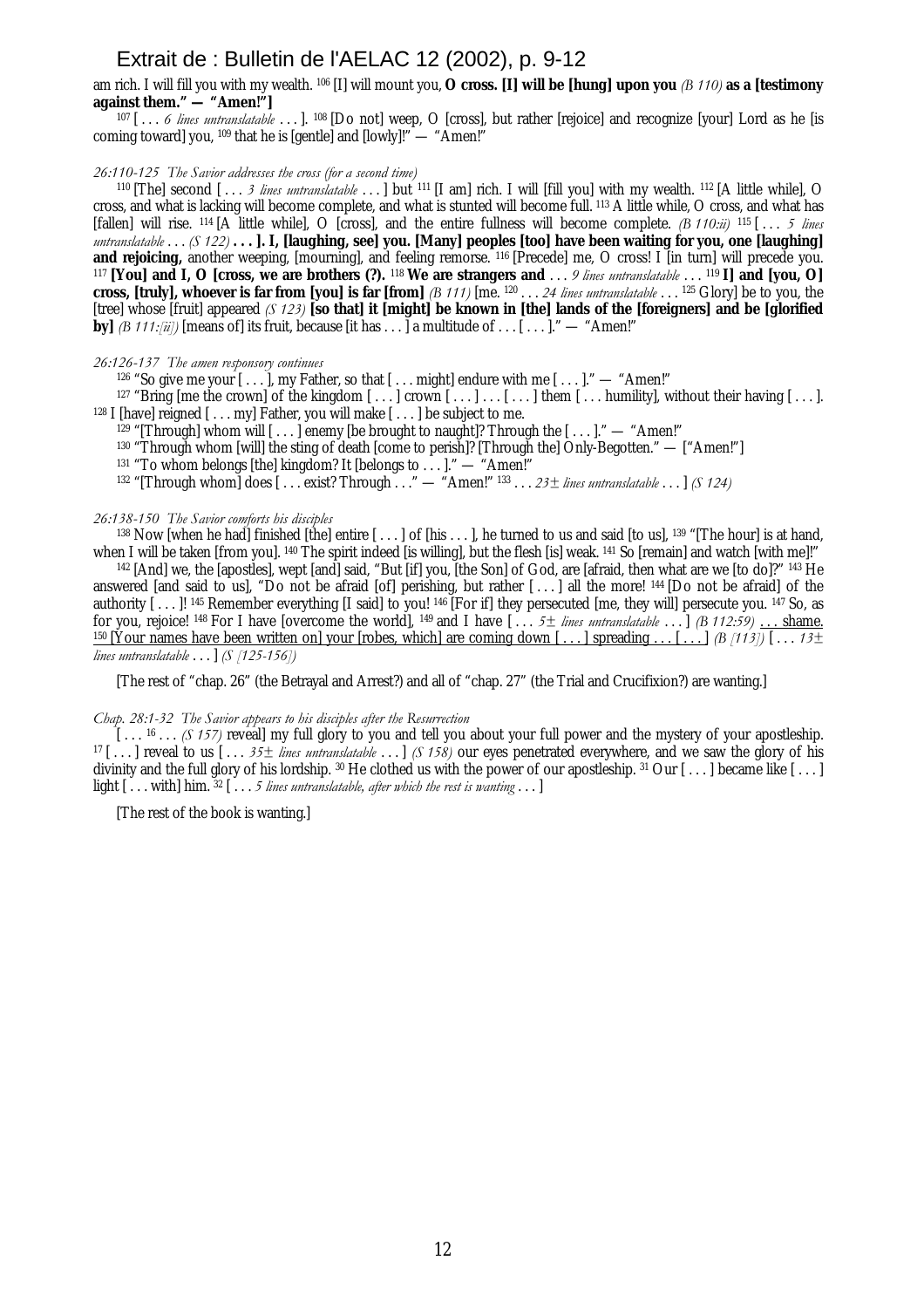## **Le** *Livre du Coq* **à la croisée des chemins** par **Pierluigi PIOVANELLI**

### **1. Résumé**

Le premier jour, le mercredi, Jésus et ses disciples se rendent au mont des Oliviers, où un rocher révèle de façon miraculeuse la trahison de Judas (1, 3-20). Le lendemain, le jeudi matin, Judas se rend à Jérusalem afin de prendre un premier contact avec les autorités juives, et revient au mont des Oliviers accompagné d'un serviteur du grand prêtre (1, 21-31). Jésus décide alors de partir pour Béthanie et d'y célébrer la Pâque chez Simon le pharisien et son épouse Akrosennâ, que Pierre, Jacques et Jean sont chargés de prévenir (2, 1-9). Dans l'après-midi, Jésus et ses disciples arrivent chez Simon et Akrosennâ, où les rejoint Judas, qui avait été retenu par le portier Alexandre, rendu inquiet par de sombres présages (2, 10-22). C'est au cours du repas pascal chez Simon que Jésus est oint par une pécheresse, qu'il procède au lavement des pieds des disciples, prédit le reniement de Pierre, annonce une nouvelle fois la trahison de Judas, et prononce enfin une bénédiction sur le pain et le vin, instituant ainsi l'eucharistie (3, 1-24).

Lorsque Jésus déclare son intention de revenir au mont des Oliviers, Judas quitte précipitamment l'assemblée pour aller livrer son maître aux leaders religieux de Jérusalem ; mais il est suivi à son insu par le coq cuisiné par Akrosennâ, que Jésus vient de ressusciter (4, 1-8). Le coq épie les faits et les gestes de Judas à Jérusalem : le traître couche avec sa femme, qui le conseille sur la façon de livrer Jésus à ses ennemis ; il reçoit le prix de sa trahison et convient d'un signal pour remettre Jésus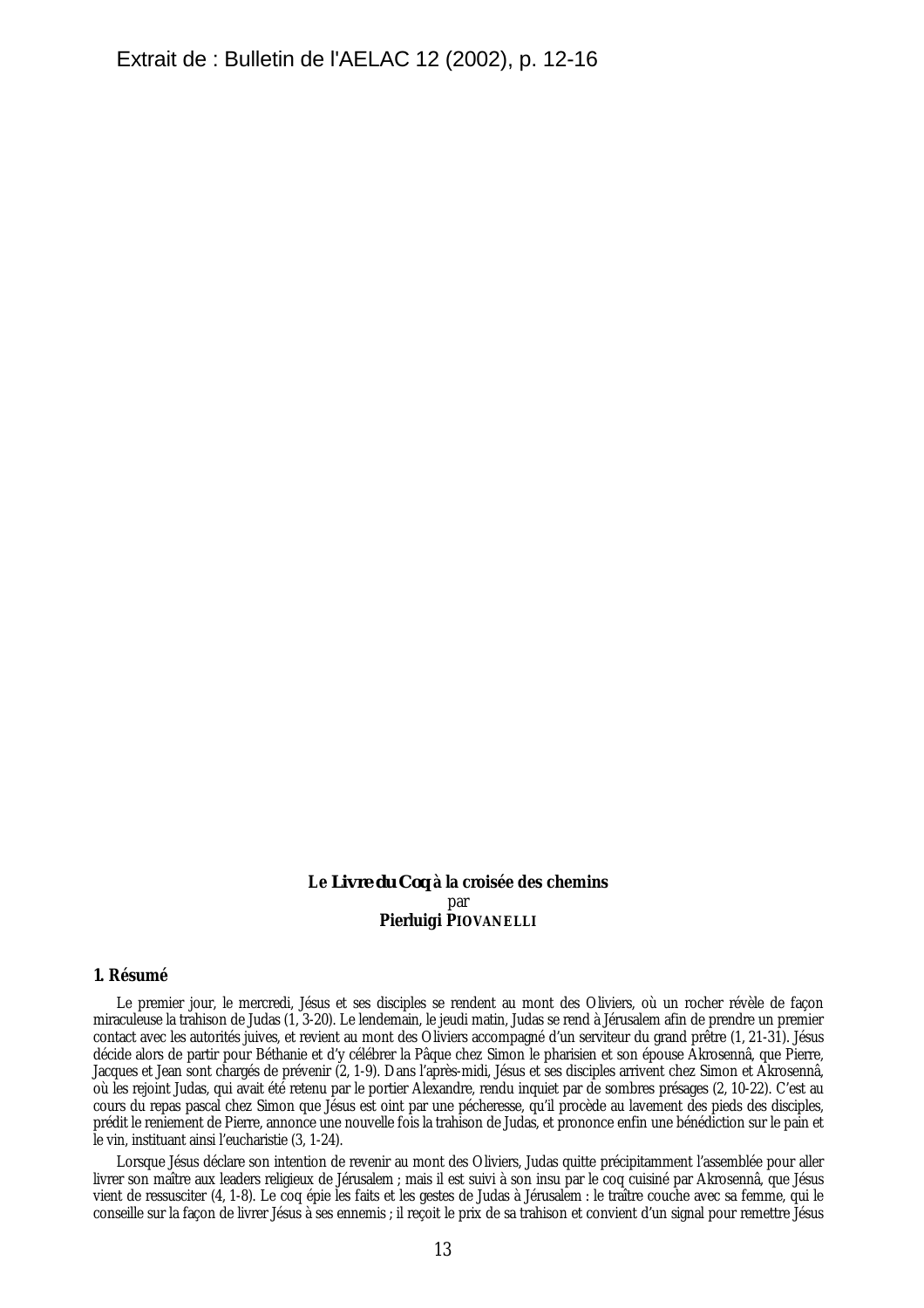# Extrait de : Bulletin de l'AELAC 12 (2002), p. 12-16

aux chefs juifs, dont l'un n'est autre que Saul de Tarse (4, 9-16). Après être revenu à tire-d'aile à Béthanie et avoir fait le récit de ces événements à Jésus et aux disciples, le coq est envoyé aux cieux pour une durée de mille ans ; Jésus prononce encore une bénédiction sur les habitants de la maison avant de prendre congé (4, 17-32). Jésus et ses disciples reviennent alors sur leurs pas et parviennent à Gethsémani, dans la vallée du Cédron, où Jésus adresse une dernière prière à son Père. C'est à cet endroit même, à sept heures du soir, que Judas livre Jésus à Saul de Tarse et à ses sbires, qui l'emmènent immédiatement et sans ménagement chez le grand prêtre Caïphe (5, 1-17).

Pierre et Jean, à la différence des autres disciples, ne s'enfuient pas mais suivent leur maître jusqu'au palais du grand prêtre. Pendant que Jésus est interrogé par les autorités juives, Pierre, qui n'a pas osé pénétrer à l'intérieur, est reconnu par des serviteurs et, pris de panique, il renie Jésus à trois reprises avant qu'un coq ne chante (5, 18-31). Avant d'être emmené en prison, Jésus lui pardonne son reniement et lui confie les clefs du royaume ; Pierre rejoint alors les disciples dans la grotte où ils s'étaient réfugiés, cependant que Jean attend à l'extérieur de la prison (5, 32 – 6, 2). Le vendredi matin, le jour de la fête de Pâque, Paul de Tarse (désigné ici par son nom romain) vient chercher Jésus pour l'emmener au tribunal ; mais le prisonnier réussit à s'échapper et va se cacher dans l'enceinte du Temple, sous le portique de Salomon ; trahi par une femme de la famille de Judas, Jésus la punit en la transformant en pierre (6, 3-14).

Arrêté à nouveau, Jésus est conduit chez le gouverneur Pilate qui, ne trouvant aucune faute grave à lui reprocher, décide de le renvoyer chez le tétrarque Hérode. Entre temps, Judas se donne la mort, après avoir vainement essayé de restituer le salaire de son forfait et de faire relâcher Jésus (7, 1-12). Hérode, par opportunisme, recommande à Pilate de mettre Jésus à mort, et maintient son avis au terme d'un échange de lettres avec le gouverneur (7, 13-20). Prenant le relais de Pilate, son épouse Procla, ses enfants et d'autres membres de sa famille prennent la défense de Jésus, en se déclarant prêts à mourir pour lui. Jésus leur fait savoir que leur abnégation sera récompensée dans le royaume des cieux (8, 1-14). Confronté à l'acharnement de la foule, qui préfère obtenir la libération de Barabbas, Pilate est finalement obligé d'autoriser la crucifixion de Jésus ; néammoins, ce dernier reconnaît l'absence de toute responsabilité de la part du gouverneur (8, 15-27).

Après l'avoir flagellé, les soldats emmènent Jésus en lui faisant porter la croix jusqu'à ce qu'il parvienne à un endroit appelé Êdomâq, à l'est de Jérusalem ; là, Saul de Tarse coiffe le condamné d'une couronne d'épines (8, 28-33). Simon le Cyrénéen prend ensuite la relève de Jésus en portant la croix jusqu'au Golgotha. En ce lieu, le cortège retrouve Barabbas, qui doit y être libéré, et deux autres larrons destinés au supplice : Awsêmobyâ (*alias* Gestas), originaire d'Antioche, et Salikonilidâkki (*alias* Démas), originaire d'Éphèse. Jésus et les deux brigands sont crucifiés, l'un à sa droite et l'autre à sa gauche (8, 34-9,7). Jean se hâte d'aller chercher la Vierge Marie, qui est profondément bouleversée à la vue de son Fils suspendu au bois de la croix. Jésus la confie au disciple bien-aimé pour qu'il la conduise chez lui, lui épargnant ainsi le spectacle des derniers outrages auxquels il sera soumis avant de mourir (9, 8-22).

À son retour aux pieds de la croix, Jean est témoin de la conversation de Jésus avec les deux larrons (9, 23-26). Jésus déclare ensuite qu'il a soif ; mais il refuse de boire le mélange de vinaigre et de fiel mêlé de myrrhe qu'on presse sur sa bouche et il rend l'âme à trois heures de l'après-midi (10, 1-4). Les deux soldats chargés d'accélérer la mort des suppliciés ne peuvent que constater le décès de Jésus et renoncent à lui briser les jambes, ce qui a le pouvoir d'irriter fortement les Juifs ; l'un des soldats lui donne un coup de lance qui provoque un écoulement de sang et d'eau (10, 5-9). Joseph d'Arimathée et Nicodème se chargent alors d'ensevelir le corps de Jésus dans un tombeau neuf, creusé dans un jardin qui se trouve à proximité du Golgotha. Quant à Jean, rentré à la maison, il fail le récit des événements à Marie (10, 10-14).

Le *Livre du coq* s'achève en rappelant à ses lecteurs que Jean a été aussi témoin de la visite de Marie de Magdala, le dimanche, au tombeau, ainsi que d'autres prodiges innombrables accomplis par Jésus, mais que ceux-ci n'ont pas été retranscrits dans le présent ouvrage, car son but est de démontrer que Jésus est vraiment le Fils de Dieu, qui a été crucifié et qui est ressuscité des morts (10, 15-16).

### **2. Les femmes de la famille de Judas**

3 4 Cela consterna Judas Iscariote, qui s'exclama : « Pour quelle raison a-t-elle gâché une telle quantité de parfum, plutôt de la revendre pour trois cents deniers et d'en faire l'aumône aux pauvres ? » 5 Il dit cela non par amour des pauvres, mais parce c'était lui qui tenait la bourse des offrandes, qu'il était voleur et qu'il donnait à sa femme ce que le Seigneur lui confiait pour la bourse des offrandes, même s'il savait que Judas trouverait des excuses.

4 9 Arrivé à Jérusalem, Judas se rendit chez lui et coucha avec son épouse. — Il fut le seul de tous les disciples à commettre ce genre de péché ; car il n'y en eut aucun qui, après avoir suivi notre Seigneur, soit revenu au péché, à l'exception du seul Judas. — 10 Ensuite, il consulta sa femme sur la façon de livrer notre Seigneur aux chefs des prêtres et aux scribes. Sa femme, cette maudite, lui dit : « Je vais te conseiller, écoute : va chez les Juifs et reçois d'eux ta récompense ; conduis-les où se trouve Jésus, livre-le leur afin qu'ils en fassent ce qu'ils veulent, et reviens vite à la maison. »

6 8 Pendant qu'il leur tenait ces propos, le Seigneur Jésus s'échappa de leurs mains, et ils ne savaient pas où il était allé. Il se rendit au portique de Salomon et, chemin faisant, il rencontra une femme de la famille de Judas Iscariote, qui était en train d'allaiter son fils près de la première porte. […] 13 Se retournant, le Seigneur Jésus vit la femme et lui dit : « Ô femme, quelle action tu as accomplie contre moi! Je t'avais pourtant ordonné de ne pas parler de moi ; si seulement tu avais patienté un peu, le temps que je reste dans l'ombre, ô scélérate aux lèvres légères. Mais je suis celui qui connaît les secrets de l'extérieur et de l'intérieur. <sup>14</sup> À partir de maintenant, tu deviendras un rocher dans cette rue, jusqu'au dernier jour, jusqu'à ce que je revienne prononcer ton jugement, à cause du mal que tu m'a fait. » Et aussitôt elle se transforma en pierre au milieu de la rue de Jérusalem, où elle se trouve encore aujourd'hui.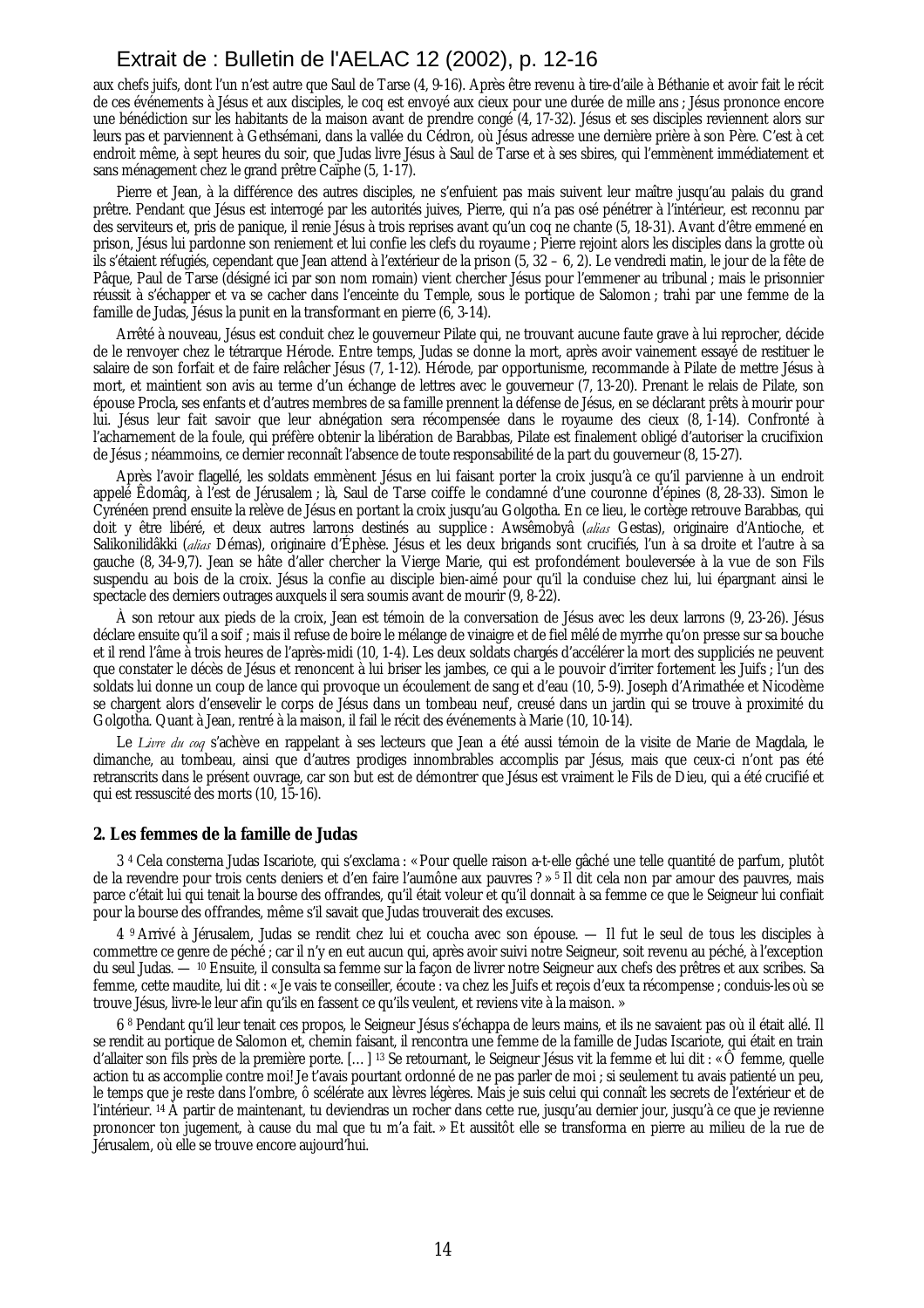#### *3. Stabat Mater*

8 Le disciple Jean, debout, assistait à toute la scène, afin d'en être le témoin du commencement jusqu'à la fin. Lorsqu'il vit son Seigneur crucifié, il en fut tellement bouleversé et attristé en toute son âme que ses yeux versèrent des larmes amères.

9 Il partit donc en toute hâte et se rendit à l'endroit où se trouvait notre Dame, la Vierge Marie. Il lui dit : « Ma Dame, Marie, Mère du Seigneur, lève-toi et viens avec moi, que je puisse te conduire là où le peuple des Juifs a crucifié ton Fils unique, afin que tu le voies avant qu'ils ne le tuent. »

10 En apprenant cela, notre Dame Marie tomba le visage contre terre et devint cadavérique, comme à l'approche de la mort.

Jean la prit alors, la souleva, la réconforta, et ils se rendirent ensemble jusqu'au Crâne, en se lamentant tous les deux et en pleurant des larmes amères.

11 Les autres qui étaient avec eux pleuraient aussi, ainsi que les femmes qui aimaient le Seigneur et qui pleuraient aussi pour Jésus ; mais on aurait dit qu'elles étaient des bienheureuses, à cause de leur beauté resplendissante.

12 Lorsque notre Dame, la Vierge Marie, vit son Fils unique suspendu au bois de la croix, ses yeux ne purent pas retenir les larmes, son cœur défaillit dans sa poitrine, et son âme en fut brûlée.

13 La vie se retira de son âme et de son corps, et tous ses membres se mirent à trembler. Sa pensée s'enténébra et son âme faillit s'en aller. Si son Fils bien-aimé n'avait pas alors affermi son cœur, son âme aurait pu la quitter.

14 En effet, elle vit les Juifs qui se réjouissaient outre mesure du mal qu'ils lui avaient fait ; elle vit la couronne d'épines qui était sur sa tête ; elle vit les clous dans ses mains et ses pieds, tandis que son sang coulait par terre le long de ces mêmes clous.

15 Elle les vit aussi alors qu'ils se prosternaient pour se moquer et se rire de lui en disant : « Salut, roi des Juifs ! » Elle vit la coupe de vinaigre placée devant lui, ainsi que l'éponge imbibée qu'ils allaient essayer de lui mettre dans la bouche.

16 Elle vit la lance à la pointe tranchante avec laquelle ils transperceraient le saint côté du Fils unique du Seigneur. Elle les entendit aussi alors qu'ils le maudissaient tous sans exception, du premier au dernier de ceux qui étaient en train de faire tout cela.

17 Lorsqu'elle vit cela, notre Dame Marie fut bouleversée, et elle ne savait plus où aller ni que faire. Elle pleurait près de la croix, le cœur affligé, en disant : « Malheur à moi, mon Fils, pauvre de moi !

<sup>18</sup> Malheur aux yeux qui te voient alors qu'ils te font du mal, tandis que toi tu ne leur as jamais fait de mal, mais rien que du bien. C'est ainsi qu'ils t'ont mis avec des brigands. Mais ceux qui sont crucifiés avec toi, eux, ont commis des turpitudes !

*Livre du Coq* 9 (P. Piovanelli) *Évangile de Nicodème* M 10 (C. Furrer – R. Gounelle) 1 2a Or, parmi ses disciples il y avait là Jean qui suivait.

> Alors, prenant la fuite il se rend auprès de la Mère de Dieu et lui dit : « Où étais-tu ? N'es-tu pas venue voir ce qui s'est passé ? » Elle répondit : « Que s'est-il donc passé ? » Jean dit : « Sache que les Juifs se sont saisis de mon maître et qu'ils le mènent à la croix ».

> À ces mots sa mère s'exclama d'une voix forte et dit : « Mon fils, mon fils, qu'as-tu donc fait de mal pour qu'ils te mènent à la croix ? »

> Elle se leva comme couverte de ténèbres et s'en alla en pleurant le long du chemin.

> Des femmes aussi l'accompagnaient, Marthe, Marie-Madeleine et Salomé ainsi que d'autres vierges. Et Jean était avec elle.

> Alors, comme ils arrivèrent vers la multitude de la foule, la Mère de Dieu dit à Jean : « Où est mon fils ? » Jean dit : « Tu vois celui qui porte la couronne d'épines et qui a les mains liées...? C'est lui. »

> 1 2b Lorsqu'elle entendit ces mots et qu'elle le vit, la Mère de Dieu défaillit, tomba à la renverse sur le sol et resta gisante une bonne heure ; toutes les femmes qui l'accompagnaient pleuraient en cercle autour d'elle.

> Puis elle reprit ses esprits, se leva et s'écria d'une voix forte : « Mon seigneur, mon fils, où la beauté de ton visage s'est-elle enfouie ? Comment puis-je rester à te regarder alors que tu souffres tant ? »

> 1 2c Et en disant cela elle déchirait son visage de ses ongles et se frappait la poitrine. « Où sont-ils passés », disaitelle, « tous les bienfaits dont tu as gratifié la Judée ? Quel mal as-tu fait aux Juifs ? »